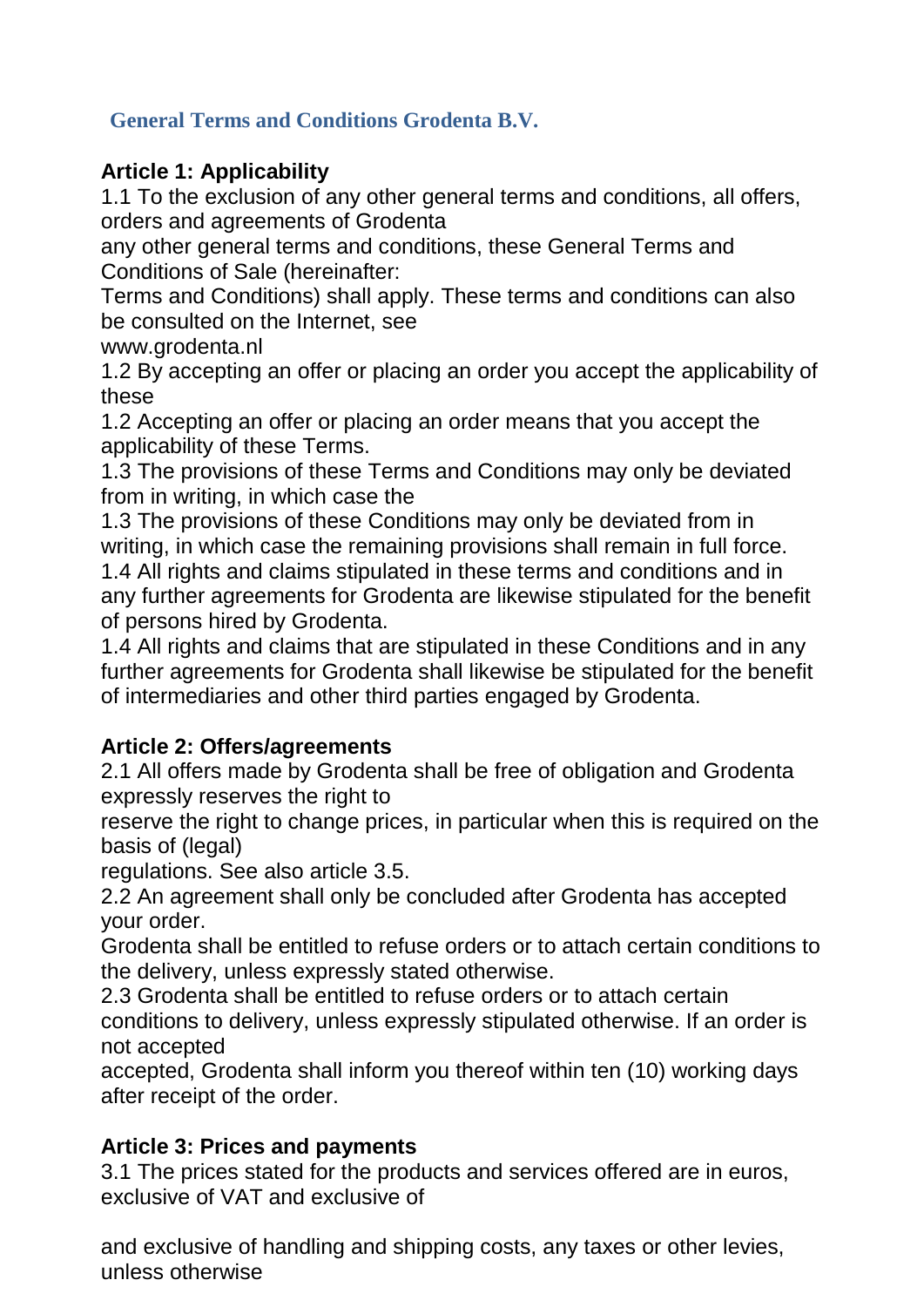otherwise stated or agreed in writing.

3.2 Payment must be made in advance without discount or compensation. If otherwise agreed in writing

agreed upon in writing within eight (8) days after the invoice date if it concerns deliveries within the

Netherlands.

3.3 If the payment term is exceeded, you are in default from the day that payment should have

3.3 If the payment term is exceeded, you will be in default from the day on which payment should have been made and you will owe default interest of 1% per month or part

part of a month over the outstanding amount. If payment is made after a If payment is made after a reminder has been sent by Grodenta, you will owe an amount of fifteen euros ( $\epsilon$  15.00) for administration costs and if Grodenta outsources the collection of the debt, you shall also owe the collection costs, which must be at least  $\epsilon$  50.

If Grodenta outsources its claims for collection, you shall also owe the collection charges, which shall be at least fifteen percent (15%) of the outstanding amount.

of the outstanding amount, without prejudice to Total Care's authority to instead charge the actual

the actual extrajudicial collection costs incurred.

3.4 If you are in default with any payment, Grodenta is entitled to (execute) the

3.4 If you are in default with any payment, Grodenta is entitled to suspend or dissolve (the execution of) the agreement concerned and any or to dissolve the agreement.

3.5 If the prices for the products and services offered rise in the period between the order and its

3.5 If the prices for the offered products and services increase in the period between the order and its implementation, you are entitled to cancel the order or to dissolve the agreement within ten

3.5 If the prices for the offered products and services increase during the period between the order and the execution thereof, you are entitled to cancel the order or to dissolve the agreement within ten (10) days after notification of the price increase by Grodenta.

### **Article 4: Delivery**

4.1 Any delivery times given by Grodenta shall be indicative only.

Exceeding a given delivery

delivery time does not entitle you to any compensation and neither does it entitle you to cancel your order or dissolve the agreement.

cancel your order or dissolve the agreement, unless the delivery period is exceeded in such a way

delivery period is such that you cannot reasonably be required to uphold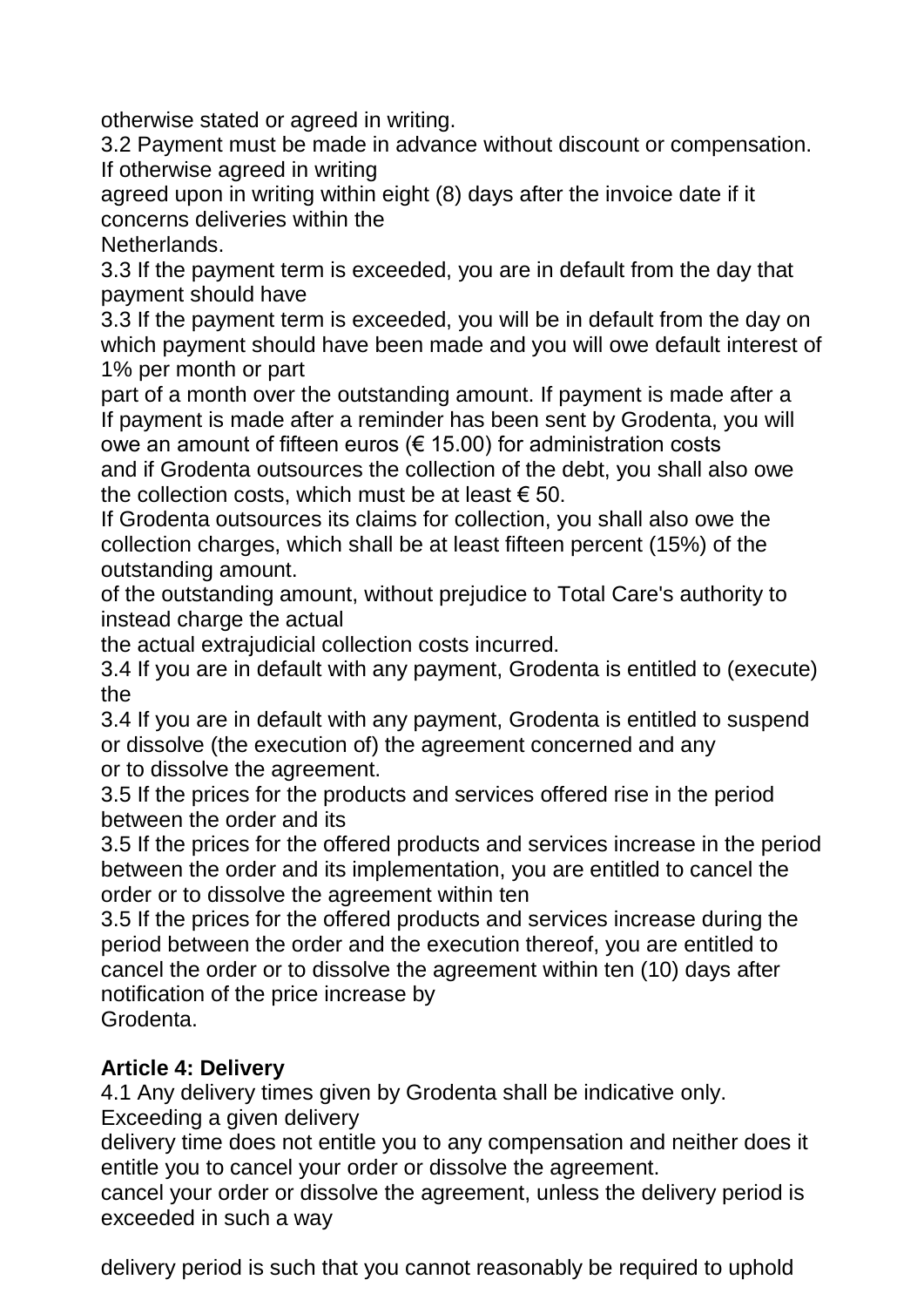the agreement.

agreement intact. You are in that case entitled to cancel the order or to dissolve the agreement

agreement to the extent necessary.

4.2 The delivery of the products shall take place at the place and time at which the products

ready for dispatch to you.

## **Article 5: Retention of title**

5.1 Ownership of products delivered shall not be transferred until you have paid to Grodenta

5.1 Ownership of products delivered shall not be transferred until you have paid all amounts owed to Grodenta pursuant to any agreement. The risk in respect of the

The risk in respect of the products shall pass to you at the time of delivery.

### **Article 6: Intellectual and industrial property rights**

6.1 You must completely and unconditionally respect all intellectual and industrial property rights that rest on

products supplied by Grodenta fully and unconditionally.

6.2 Grodenta does not guarantee that the products delivered to you do not infringe any (unwritten) intellectual and/or industrial property rights.

(unwritten) intellectual and/or industrial property rights of third parties.

### **Article 7: Complaints and liability**

7.1 On delivery you are obliged to check whether the products comply with the agreement.

agreement upon delivery. If this is not the case, you must inform Grodenta as soon as possible and in any case within seven (6) weeks.

7.1 If this is not the case, you must inform Grodenta in writing as soon as possible and in any case within seven (7) working days after delivery, or at least after detection

7.2 If it has been demonstrated that the products do not satisfy the requirements of the agreement, the customer must inform Grodenta in writing, by telephone or by e-mail.

7.2 If it has been demonstrated that the products do not satisfy the agreement, Grodenta shall have the choice of

Grodenta shall have the choice of replacing the products in question, on their return, with new products or

new products or refund the invoice value of the products.

7.3 If you wish to cancel an order for any reason, before payment has been made, you can

you can let us know by e-mail. Once we have received the payment of your order

unfortunately it is no longer possible to cancel an order for articles which we have to order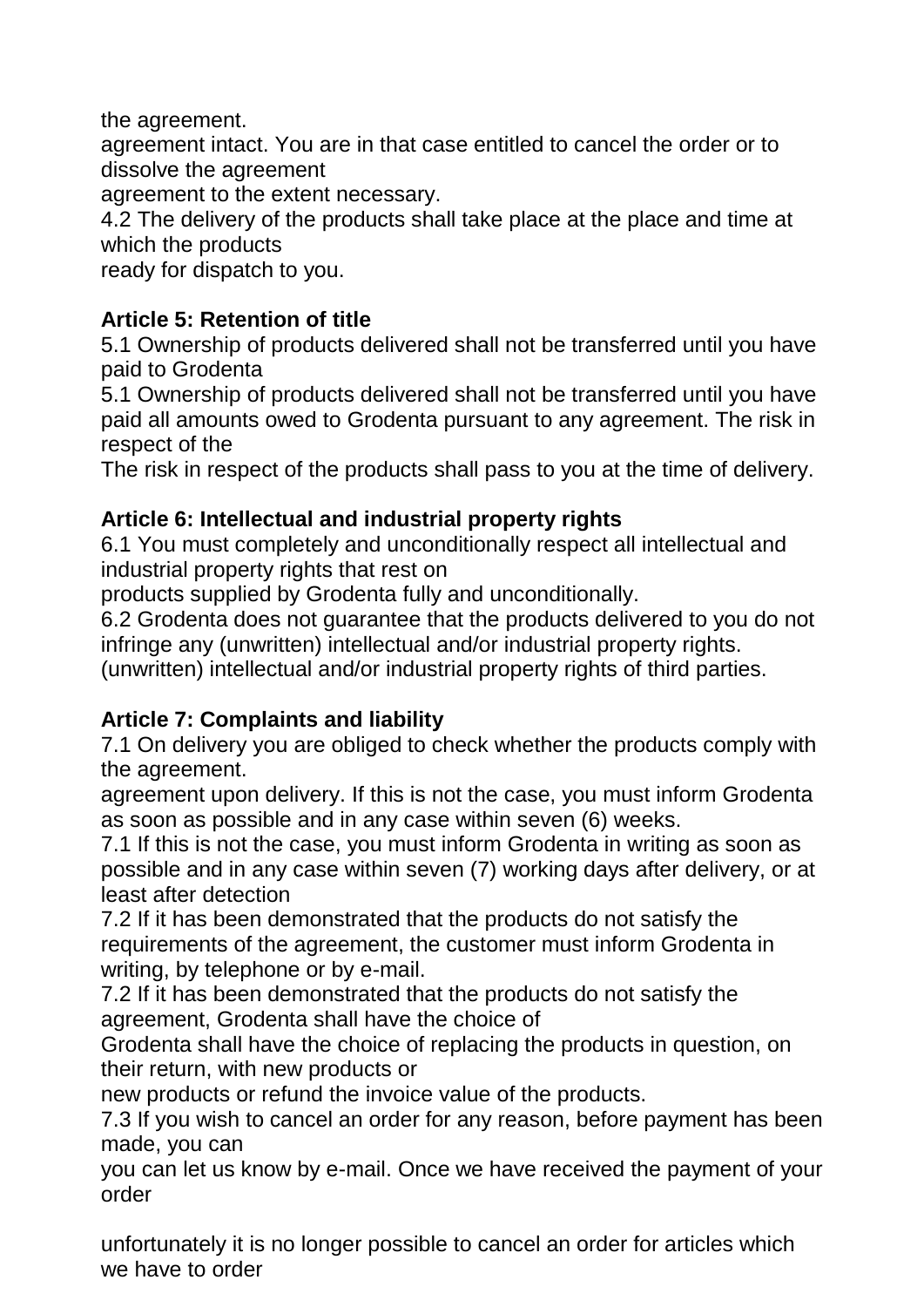special order. These items are immediately ordered when we receive your payment.

received.

7.4 advice given by Grodenta (by telephone or e-mail) is only an indication and no rights can be derived from it.

rights can be derived from them.

# **Article 8: Orders/communication**

8.1 For misunderstanding, mutilation, delay or improper transmission of orders and

communications as a result of the use of the internet or any other means of communication in the traffic between

traffic between you and Grodenta, or between Grodenta and third parties, insofar as they relate to the

Grodenta is not liable unless and insofar as there is intent or gross negligence on the part of

there is intent or gross negligence on the part of Grodenta.

## **Article 9: Force majeure**

9.1 Without prejudice to the other rights to which it is entitled, Grodenta shall in the event of force majeure

Grodenta shall have the right, at its own discretion, to suspend the execution of your order or to dissolve the agreement without

dissolve the agreement without judicial intervention by informing you of this in writing and without Grodenta

Grodenta shall not be liable to pay any compensation, unless in the given circumstances this is

circumstances, would be unacceptable according to the standards of reasonableness and fairness.

be unacceptable in the given circumstances.

9.2 Force majeure shall be understood to mean any failure that cannot be attributed to Grodenta

9.2 'Force majeure' shall be understood to mean any failure for which Grodenta cannot be held responsible, because it cannot be blamed and for which it cannot be held accountable by virtue of the law, any juristic act or generally accepted practice.

### **Article 10: Miscellaneous**

10.1 If you provide Grodenta with an address in writing, Grodenta shall be entitled to

send all orders to that address, unless you provide Grodenta with another address in writing.

of another address to which your orders should be sent.

10.2 If Grodenta has tacitly or implicitly permitted deviations from these of these terms and conditions for a short or longer period, this shall not